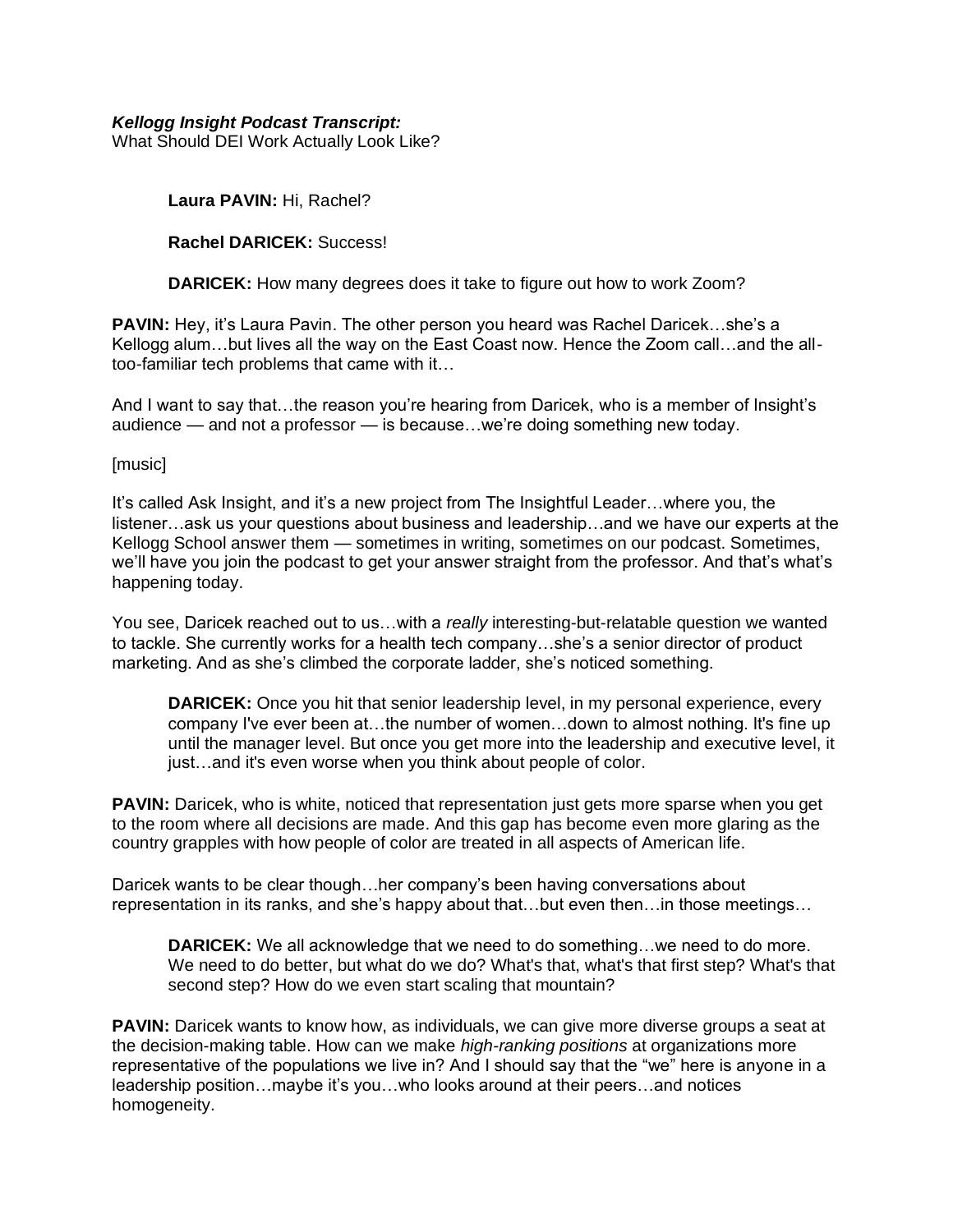[music]

So today, Daricek and I talk to a professor about what improving diversity, equity and inclusion — or DEI — should look like at organizations…and beyond. And we learn that changing the status quo isn't so cut-and-dry. It's going to take some self-reflection, and it's going to take what might feel like a frustrating amount of time. But our Kellogg expert says the result could be transformational.

That's next, on The Insightful Leader's first episode of Ask Insight.

…

**PAVIN:** Hi, Nicholas?

**Nicholas PEARCE:** Good morning.

**DARICEK:** Hello!

**PAVIN:** To answer Daricek's question, I got her in touch with Dr. Nicholas Pearce. He's a clinical professor of management and organizations at Kellogg. He also, like Daricek, was a former student at Kellogg.

**DARICEK:** The atrium will always have a place in my heart. It was just like, it was a fun place to…

**PEARCE:** Oh yeah, I mean, the Jake was a vibe. You know, the big purple chair…

**PAVIN:** A big part of what Pearce does is look at organizational culture and D-E-I.

So, we got into Daricek's story.

**DARICEK:** Yeah, So…

**PAVIN:** So she explains her situation...how she works in tech and how she's noticed that, while the employee-base is usually diverse, it doesn't seem to be the case when you get up to the executive team level.

[music]

This isn't all in her imagination. One 2021 report, for instance, found that just 20 percent of Csuite roles are held by women, 13 percent by men of color and only 4 percent by women of color.

**DARICEK:** And now that I'm in a position to really lead teams and more aware of these things, I'm wondering…what can I do better?

**PAVIN:** What could Daricek do to help raise a more diverse group of leaders up to the executive team level? How can she improve DEI in a meaningful way?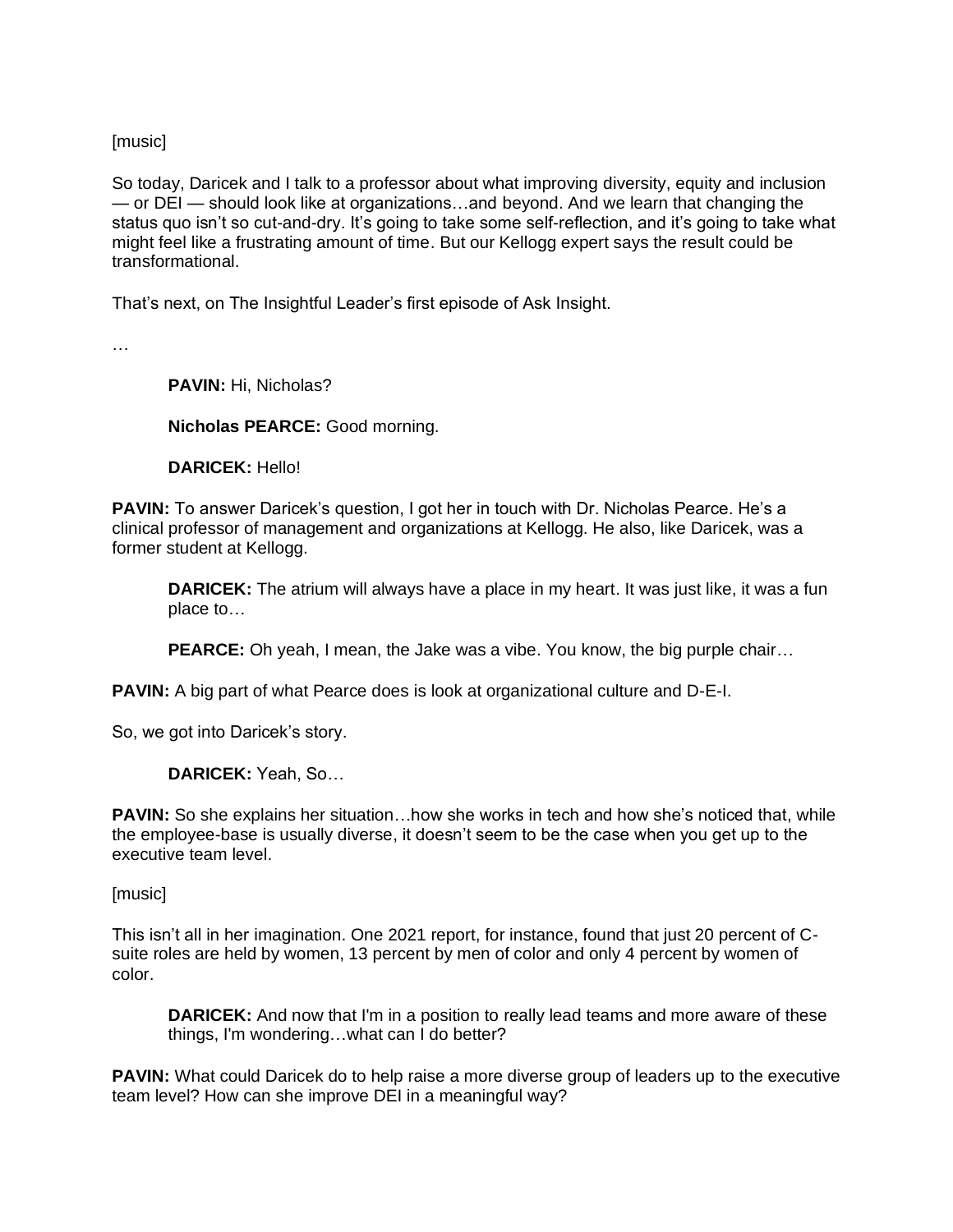What Pearce said next wasn't exactly what Daricek and I had expected.

**PEARCE:** You're looking for the kind of quick digest of tactical takeaways that you can run away and do your thing with. And when it comes to diversity, equity and inclusion in a very deep way, there aren't five quick bullet points to take away.

**PAVIN:** There are, however, some bigger picture ideas for Daricek and people in a similar situation to consider…when trying to improve diversity at all levels of the org chart. The first was...to start your journey within yourself. With your own personal story of adversity. And use that to motivate yourself to make change.

**PEARCE:** Owning your diversity story, whatever it may be. It may not be as moving, dramatic…as someone else's story, but it's still your story. Whether it's…you were the only Jewish kid on your block or you are the shortest person in your class…or you're the only woman here…whatever your experience with human difference is, own that.

## [music]

**PAVIN:** Pearce told us that, when trying to raise others up, think about what it would have meant if someone tried to help *you* push back against adversity when *you* needed it most. Thinking about it this way can help you commit to this journey long-term. Because getting people from all different backgrounds…with different experiences…at the leadership table…it's hard. And you might need some reminding about why you're doing it from time to time.

**PEARCE:** At this point in 2022, going on two years after the murder of George Floyd, a lot of people and organizations of good will are losing patience with the journey and are opting out… "This is" quote "taking too long…" quote "this is taking too much of me…" "I don't have the willingness to rearrange the furniture in my brain to really do this in a sustainable way." So I would just start there by saying, enlist for the long haul.

**PAVIN:** Change is hard and change takes time. Use your personal narrative to put vourself in someone else's shoes, and get ready to run this marathon for and with them.

Once you've taken stock of your internal motivations and you're feeling committed to making a change, you'll want to look outward…and think about how you're actually behaving with people out in the real world.

**PEARCE:** How do I engage across lines of difference, whatever they may be: Race, religion, genders, sexual orientation, socioeconomics? How do we bridge across lines of difference, culturally?

# **DARICEK:** Yeah.

**PAVIN:** How do you make people feel when you talk to them? Do they feel like you're talking to them as a peer? Are you making an effort to talk to people who aren't like you?

Pearce remembered a time when he came across some teenagers…probably about 15- or 16 years-old…and they were kids of color…this was in Cambridge, Massachusetts…around the time Pearce was going to the Massachusetts Institute of Technology and Harvard University.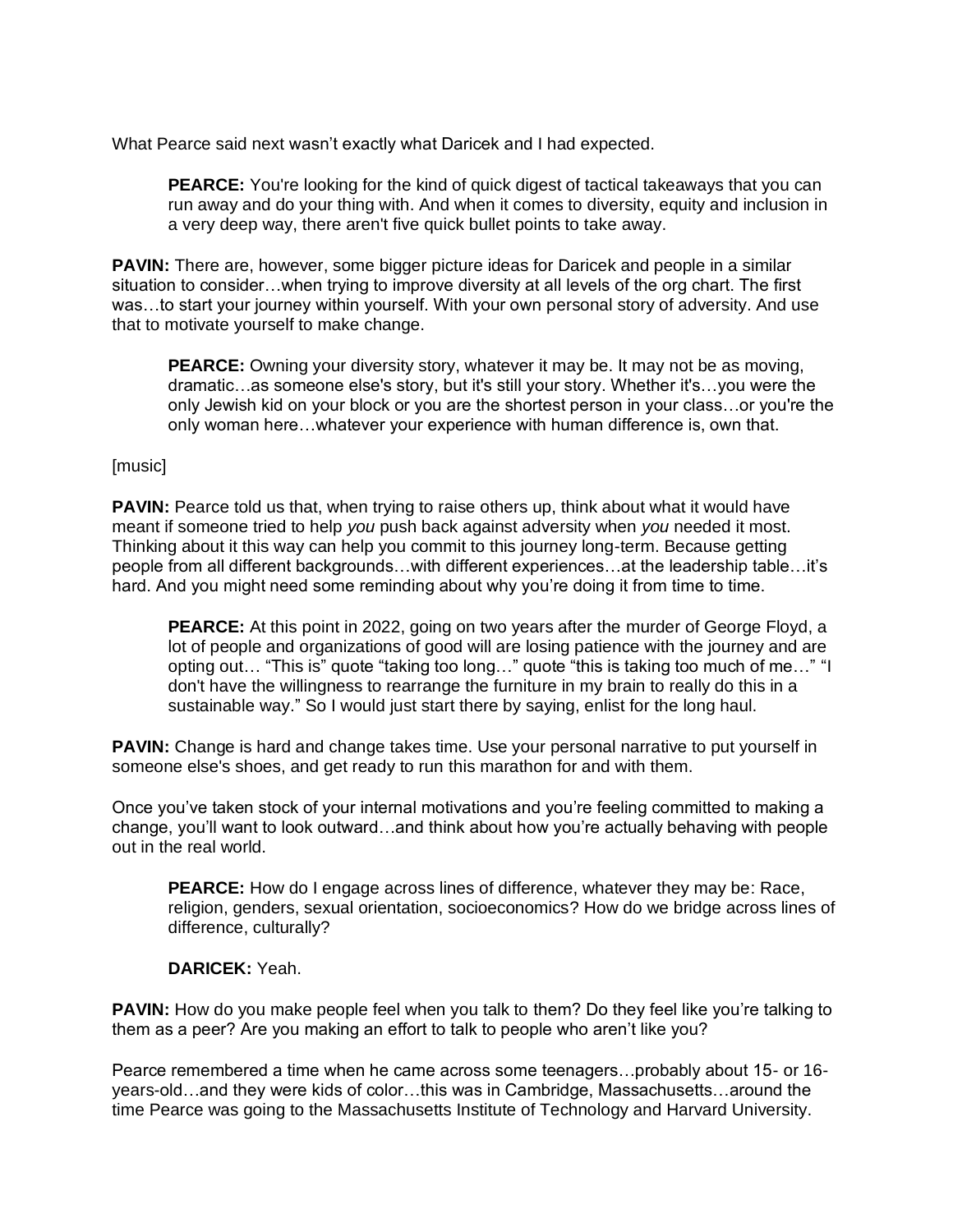[music]

The kids he talked to lived between these universities. But they hadn't been on either campus. And Pearce thought that was strange.

**PEARCE:** How does that work? You can walk from MIT to Harvard. How do you live in the middle and never been on either campus? It's just a bunch of buildings.

**PAVIN:** You don't have to *go* to either of these colleges to walk their historic grounds. Heck! Non-students and non-faculty walk around there all the time. They take tours there. I am one of those people! So…for the teenagers Pearce was talking to…to live right there and never set foot on either of the campuses' grounds…he thought there was something more to that. Like there was a subconscious monologue happening.

**PEARCE:** "It's not a place where I'm welcome. Not a place where I feel relevant or don't feel that I am seen as relevant or welcome," right?

**PAVIN:** So how can we ensure that people from a wider range of backgrounds feel more welcome in certain spaces…in this case, workspaces? And how can we get them in our spaces to begin with?

**PEARCE:** It's asking who's missing from this environment and why?

…

**PAVIN:** But all of these efforts, Pearce said, can't just happen at the individual level. As a leader, you have to take DEI work a step further…to the institutional level.

**PEARCE:** By institutional, I mean organization-wide. I mean societally, community-wise. You have the opportunity to make impact.

**PAVIN:** For example, from a company perspective, who are you hiring?

**PEARCE:** Where are we looking for them? Do they even know our organization exists? Are our job posts exclusionary? If we list 20 requirements, the research tells us that if a woman only has 10, she is more likely to disqualify herself than a man who has 10 and says, "you know, I mean…more or less, I'm qualified. I'm going to shoot my shot.**"**

**PAVIN:** This resonated with Daricek's experience.

**DARICEK:** I love that point. I am the biggest advocate for my female friends that are looking for a new job. I tell them that all the time. If you are 70 percent qualified, go for the job. Do it.

**PEARCE:** Absolutely. The institutional fix is…fix the post, right? Yes, we can continue to encourage women and girls to go for it, but we can also stop the extraneous, exclusionary posting…the language and words matter. And so, if we know these things to be true, we can fix it.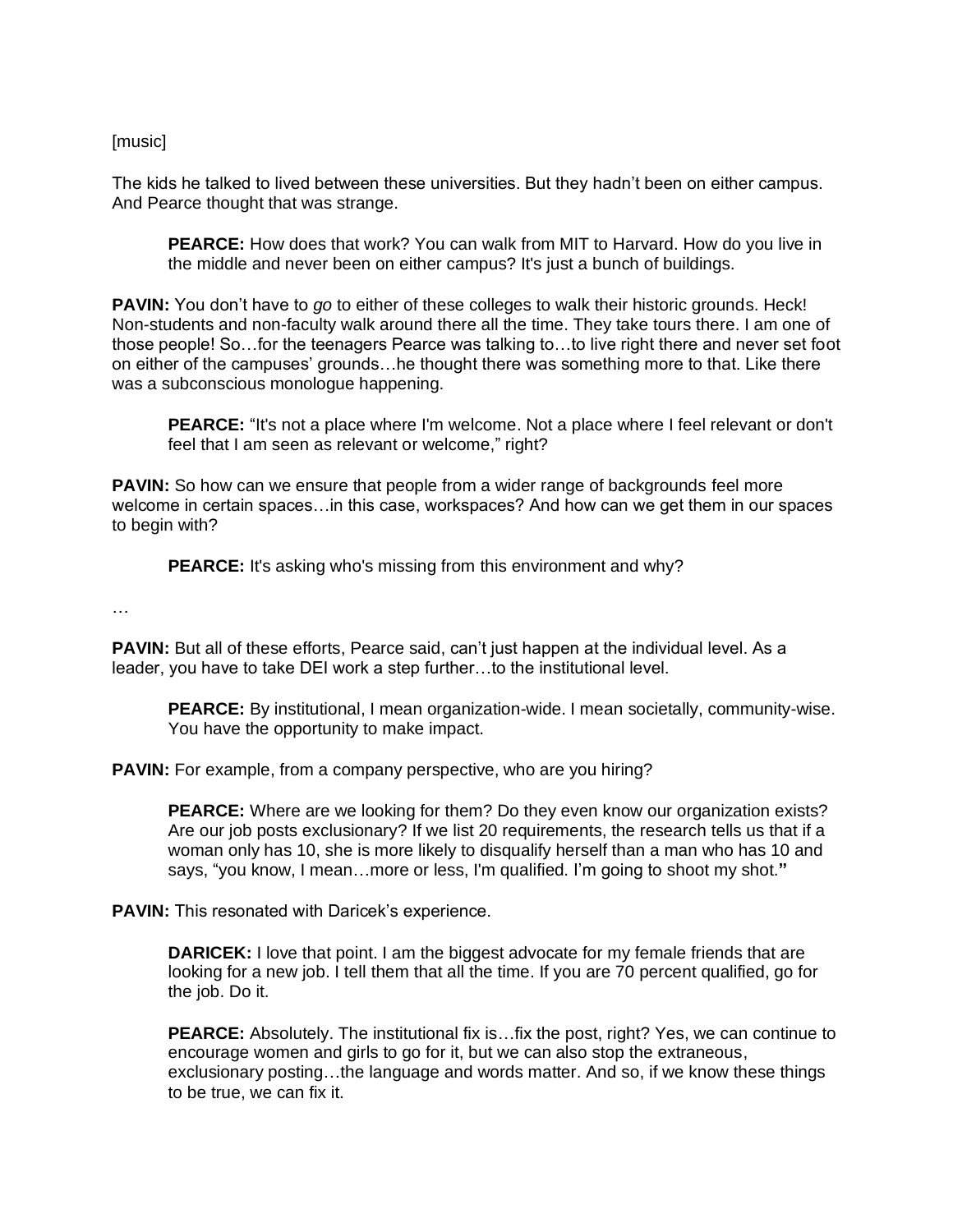**PAVIN:** Pearce said Daricek should think about the reasons why someone might not have applied for a job, or asked for a promotion, for example, and then work within the broader institution to make changes.

**PEARCE:** So situate yourself in an ecosystem with other leaders or other organizations that have a similar vision of the way the world could or should be, and are willing to commit resources, whether they're social, economic, political, or what have you human—to making this vision a reality in our space.

**PAVIN:** Because you can't make change all by yourself. You need to have a number of people at the helm trying to do it, too.

#### [music]

This actually brought up something else Daricek has been thinking about: She recently got involved in the parent teacher association at her son's school in Cambridge, Massachusetts…and she and the other leaders have been stuck on this one thing.

**DARICEK:** We're faced with this situation where…like, it's PTA, we have to have a meeting.

**PAVIN:** But just getting the word out about the meetings...and setting them...has been difficult. For instance, not everyone speaks English…so the PTA's website and fliers are hard for some to understand. And also…

**DARICEK:** Not everyone works a nine-to-five. People can't be available during dinner time. Not everyone has access to technology, so meeting virtually can be challenging for some people. It's like all these different competing dynamics. How do you make something like attending a PTA meeting perfectly equitable?

**PAVIN:** It's left Daricek feeling defeated. As a working mom, she doesn't feel like she has the time to troubleshoot ways to accommodate everyone's needs for the meetings. And to that, Pearce responded with a bit of a hard pill to swallow.

**PEARCE:** Efficiency and inclusion are often in competition. Until resources are distributed equitably, this is going to be a very inefficient process. If you look at the group that has the constraints versus the group that doesn't have those constraints, you'll probably see some similarities, and that's not by accident. And a solution that may work in Cambridge public schools may not work the same way for Boston public schools. Boston's history with race and Cambridge's history with race, just as examples. are different, right? And so, when you have different diagnoses, you have different prescriptions.

**DARICEK:** Yeah. It's exactly—that is exactly it.

**PEARCE:** So. Well, happy to stay in touch.

**DARICEK:** Thank you so much.